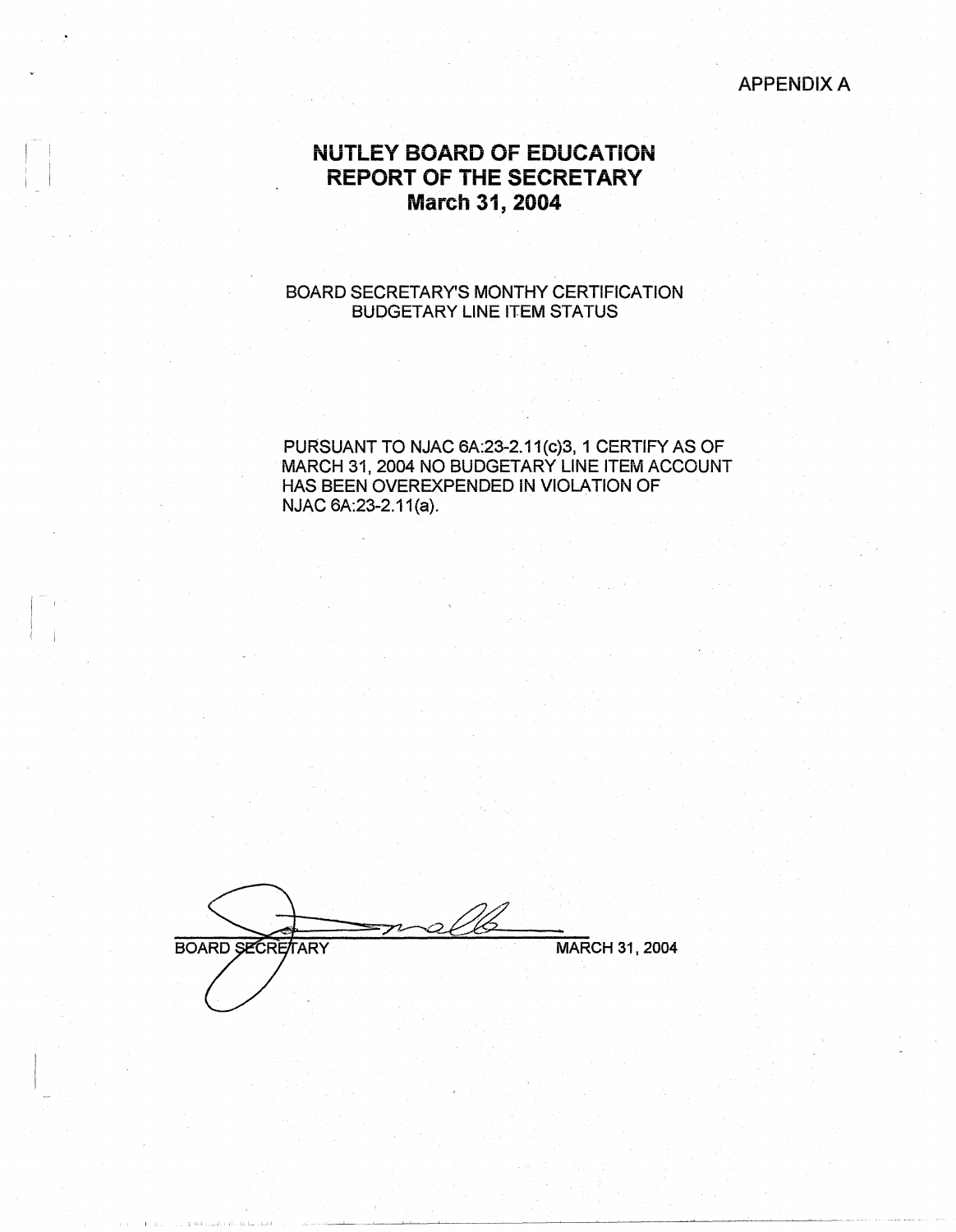| 04/13/04 |  |
|----------|--|
|----------|--|

| <b>Starting date</b> | 7/1/03<br><b>Ending date</b><br>3/31/04     | <b>Fund: 10</b>   |                 |
|----------------------|---------------------------------------------|-------------------|-----------------|
|                      | <b>Assets and Resources</b>                 |                   |                 |
|                      | Assets:                                     |                   |                 |
| 101                  | Cash in bank                                |                   | \$2,576,838.69  |
| $102 - 106$          | Cash Equivalents                            |                   | \$3,900.00      |
| 111                  | Investments                                 |                   | \$0.00          |
| 116                  | <b>Capital Reserve Account</b>              |                   | \$116,394.12    |
| 121                  | Tax levy Receivable                         |                   | \$8,698,392.50  |
|                      | <b>Accounts Receivable:</b>                 |                   |                 |
| 132                  | Interfund                                   | \$0.00            |                 |
| 141                  | Intergovernmental - State                   | \$1,889,646.95    |                 |
| 142                  | Intergovernmental - Federal                 | \$0.00            |                 |
| 143                  | Intergovernmental - Other                   | \$29,395.88       |                 |
| 153, 154             | Other (net of estimated uncollectable of \$ | \$0.00            | \$1,919,042.83  |
|                      | Loans Receivable:                           |                   |                 |
| 131                  | Interfund                                   | \$0.00            |                 |
| 151, 152             | Other (Net of estimated uncollectable of \$ | \$0.00            | \$0.00          |
|                      | <b>Other Current Assets</b>                 |                   | \$0.00          |
|                      | <b>Resources:</b>                           |                   |                 |
| $301 -$              | <b>Estimated revenues</b>                   | \$41,386,239.87   |                 |
| 302                  | Less revenues                               | (\$41,361,111.59) | \$25,128.28     |
|                      | Total assets and resources                  |                   | \$13.339.696.42 |
|                      | <b>Liabilities and fund equity</b>          |                   |                 |
|                      | <b>Liabilities:</b>                         |                   |                 |
|                      |                                             |                   |                 |
| 411                  | Intergovernmental accounts payable - state  |                   | \$0.00          |
| 421                  | Accounts payable                            |                   | \$3,954.12      |
| 431                  | Contracts payable                           |                   | \$0.00          |
| 451                  | Loans payable                               |                   | \$0.00          |
| 481                  | Deferred revenues                           |                   | \$0.00          |
|                      | Other current liabilites                    |                   | \$0.00          |
|                      | <b>Total liabilities</b>                    |                   | \$3,954.12      |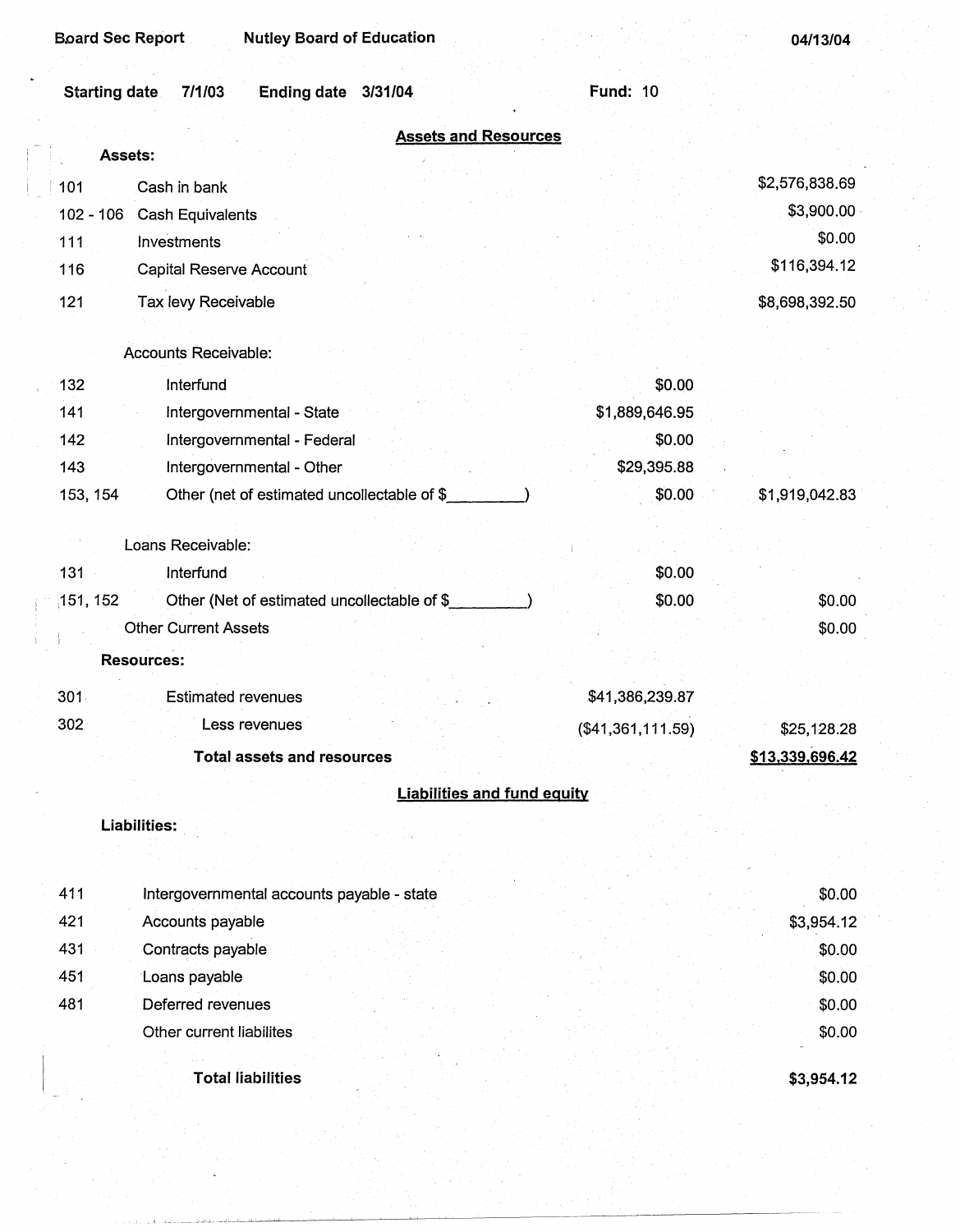| <b>Board Sec Report</b> |  |  |  |
|-------------------------|--|--|--|
|-------------------------|--|--|--|

**Nutley Board of Education** 

**04/13/04** 

Starting date 7/1/03 **Ending date 3/31/04 Fund:** 10 ..

#### Fund **Balance:**

|             | Appropriated:                                          |                 |                 |
|-------------|--------------------------------------------------------|-----------------|-----------------|
| 753,754     | Reserve for encumbrances                               | \$10,170,460.94 |                 |
| 761         | Capital reserve account - July                         | \$116,000.00    |                 |
| 604         | Add: Increase in capital reserve                       | \$0.00          |                 |
| 307         | Less: Budgeted withdrawal from capital reserve         | \$0.00          | \$116,000.00    |
| 762         | Adult education programs                               | \$0.00          |                 |
| 751,752,76x | Other reserves -                                       | \$0.00          |                 |
| 601         | \$41,487,727.77<br>Appropriations                      |                 |                 |
| 602         | Less: Expenditures<br>(\$29, 293, 163.56)              |                 |                 |
|             | (\$10,170,460.94)<br>(\$39,463,624.50)<br>Encumbrances | \$2,024,103.27  |                 |
|             | Total appropriated                                     | \$12,310,564.21 |                 |
|             | Unappropriated:                                        |                 |                 |
| 770         | Fund balance, July 1                                   | \$1,025,178.09  |                 |
| 303         | <b>Budgeted fund balance</b>                           | \$0.00          |                 |
|             | Total fund balance                                     |                 | \$13,335,742.30 |
|             | <b>Total liabilites and fund equity</b>                |                 | \$13,339,696.42 |
|             |                                                        |                 |                 |

### **Recapitulation of Budgeted Fund Balance:**

|                                    | <b>Budgeted</b>   | <b>Actual</b>     | <b>Variance</b> |
|------------------------------------|-------------------|-------------------|-----------------|
| Appropriations                     | \$41,487,727.77   | \$39,463,624.50   | \$2,024,103.27  |
| Revenues                           | (\$41,386,239.87) | (\$41,361,111.59) | (\$25,128.28)   |
| Subtotal                           | \$101,487.90      | (\$1,897,487.09)  | \$1,998,974.99  |
| Change in capital reserve account: |                   |                   |                 |
| Plus - Increase in reserve         | \$0.00            | \$394.12          | (\$394.12)      |
| Less - Withdrawal from reserve     | \$0.00            |                   | \$0.00          |
| Subtotal                           | \$101,487.90      | (\$1,897,092.97)  | \$1,998,580.87  |
| Less: Adjustment for prior year    | (\$101,487.90)    | (\$101,487.90)    |                 |
| Budgeted fund balance              | \$0.00            | (\$1,998,580.87)  | \$1,998,580.87  |

Prepared and submitted by :

 $13/04$  $4/$  $Date$ 

Board Secretary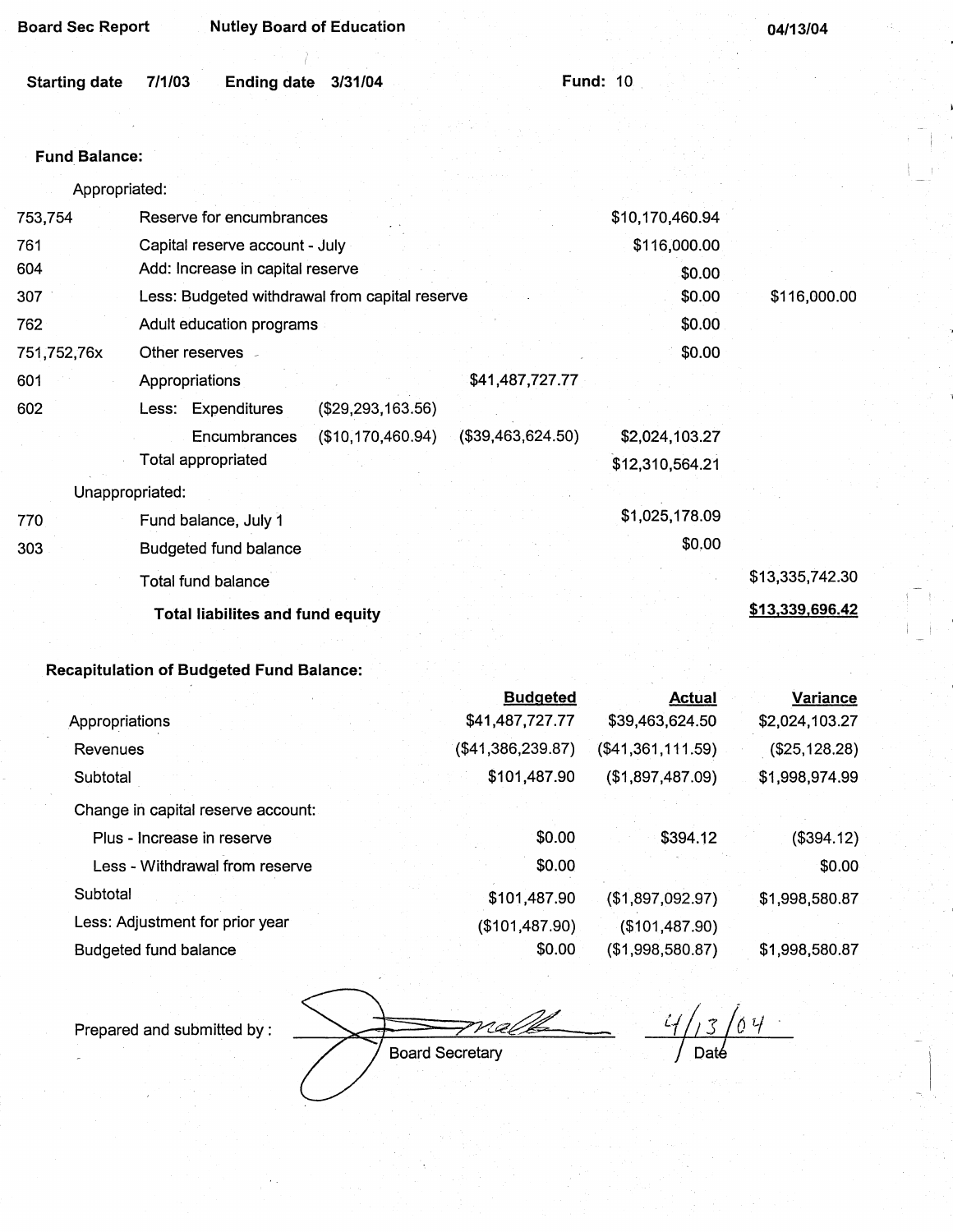| <b>Board Sec Report</b><br><b>Nutley Board of Education</b>                |                                    | 04/13/04     |
|----------------------------------------------------------------------------|------------------------------------|--------------|
| <b>Starting date</b><br>7/1/03<br><b>Ending date</b><br>3/31/04            | <b>Fund: 20</b>                    |              |
|                                                                            | <b>Assets and Resources</b>        |              |
| Assets:                                                                    |                                    |              |
| 101<br>Cash in bank                                                        |                                    | \$267,187.08 |
| $102 - 106$<br><b>Cash Equivalents</b>                                     |                                    | \$0.00       |
| 111<br>Investments                                                         |                                    | \$0.00       |
| 116<br><b>Capital Reserve Account</b>                                      |                                    | \$0.00       |
| 121<br>Tax levy Receivable                                                 |                                    | \$0.00       |
|                                                                            |                                    |              |
| Accounts Receivable:                                                       |                                    |              |
| 132<br>Interfund                                                           | \$0.00                             |              |
| 141<br>Intergovernmental - State                                           | \$1,100.07                         |              |
| 142<br>Intergovernmental - Federal                                         | \$440.96                           |              |
| 143<br>Intergovernmental - Other                                           | \$0.00                             |              |
| 153, 154<br>Other (net of estimated uncollectable of \$                    | \$0.00                             | \$1,541.03   |
| Loans Receivable:                                                          |                                    |              |
| 131<br>Interfund                                                           |                                    |              |
| 151, 152                                                                   | \$0.00                             |              |
| Other (Net of estimated uncollectable of \$<br><b>Other Current Assets</b> | \$0.00                             | \$0.00       |
|                                                                            |                                    | \$0.00       |
| <b>Resources:</b>                                                          |                                    |              |
| 301<br><b>Estimated revenues</b>                                           | \$1,375,614.00                     |              |
| 302<br>Less revenues                                                       | (\$1,011,423.10)                   | \$364,190.90 |
| <b>Total assets and resources</b>                                          |                                    | \$632,919.01 |
|                                                                            |                                    |              |
|                                                                            | <b>Liabilities and fund equity</b> |              |
| Liabilities:                                                               |                                    |              |
|                                                                            |                                    |              |
| 411<br>Intergovernmental accounts payable - state                          |                                    | \$29,731.56  |
| 421<br>Accounts payable                                                    |                                    | \$0.00       |
| 431<br>Contracts payable                                                   |                                    | \$0.00       |
| 451<br>Loans payable                                                       |                                    | \$0.00       |
| 481<br>Deferred revenues                                                   |                                    | \$133,808.43 |
| Other current liabilites                                                   |                                    | \$0.00       |
|                                                                            |                                    |              |
| <b>Total liabilities</b>                                                   |                                    | \$163,539.99 |

 $\ddot{\phantom{0}}$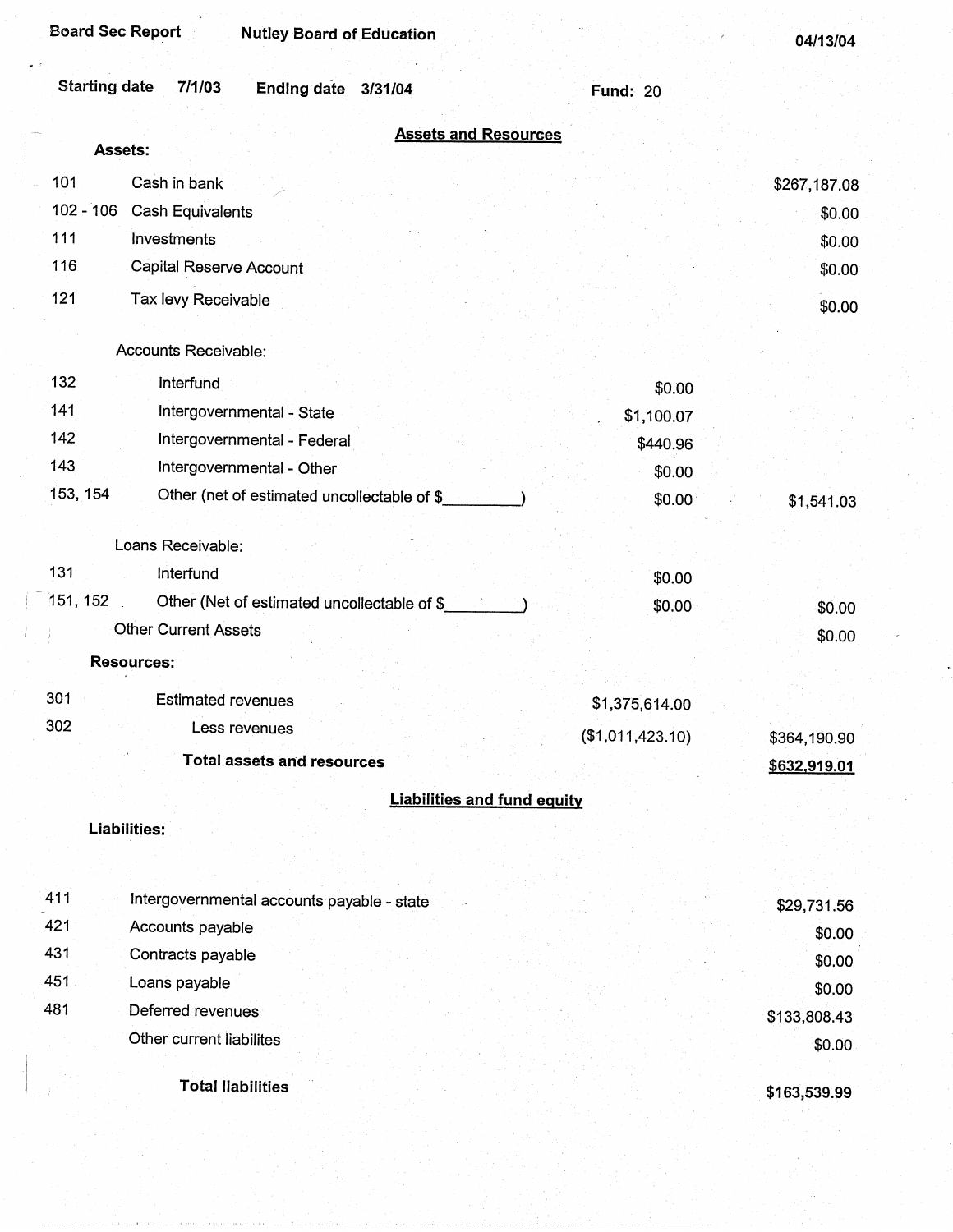| <b>Board Sec Report</b> | <b>Nutley Board of Education</b> |  |
|-------------------------|----------------------------------|--|
|                         |                                  |  |

 $3/31/04$ 

**04/13/04** 

Fund: 20

#### Fund **Balance:**

| Appropriated: |  |  |
|---------------|--|--|
|               |  |  |

| 753,754     | Reserve for encumbrances                       |                  | \$182,002.31   |              |
|-------------|------------------------------------------------|------------------|----------------|--------------|
| 761         | Capital reserve account - July                 |                  | \$0.00         |              |
| 604         | Add: Increase in capital reserve               |                  | \$0.00         |              |
| 307         | Less: Budgeted withdrawal from capital reserve |                  | \$0.00         | \$0.00       |
| 762         | Adult education programs                       |                  | \$0.00         |              |
| 751,752,76x | Other reserves                                 |                  | \$0.00         |              |
| 601         | Appropriations                                 | \$1,509,165.71   |                |              |
| 602         | Less: Expenditures<br>(\$906,235.18)           |                  |                |              |
|             | Encumbrances<br>(\$182,002.11)                 | (\$1,088,237.29) | \$420,928.42   |              |
|             | Total appropriated                             |                  | \$602,930.73   |              |
|             | Unappropriated:                                |                  |                |              |
| 770         | Fund balance, July 1                           |                  | \$0.00         |              |
| 303         | <b>Budgeted fund balance</b>                   |                  | (\$133,551.71) |              |
|             | Total fund balance                             |                  |                | \$469,379.02 |
|             | <b>Total liabilites and fund equity</b>        |                  |                | \$632,919.01 |
|             |                                                |                  |                |              |

## **Recapitulation of Budgeted** Fund **Balance:**

|                                    | <b>Budgeted</b>  | <b>Actual</b>    | <b>Variance</b> |
|------------------------------------|------------------|------------------|-----------------|
| Appropriations                     | \$1,509,165.71   | \$1,088,237.29   | \$420,928.42    |
| Revenues                           | (\$1,375,614.00) | (\$1,011,423.10) | (\$364,190.90)  |
| Subtotal                           | \$133,551.71     | \$76,814.19      | \$56,737.52     |
| Change in capital reserve account: |                  |                  |                 |
| Plus - Increase in reserve         | \$0.00           | \$0.00           | \$0.00          |
| Less - Withdrawal from reserve     | \$0.00           |                  | \$0.00          |
| Subtotal                           | \$133,551.71     | \$76,814.19      | \$56,737.52     |
| Less: Adjustment for prior year    | \$0.00           | \$0.00           |                 |
| <b>Budgeted fund balance</b>       | \$133,551.71     | \$76,814.19      | \$56,737.52     |

Prepared and submitted by :

 $\mathcal{C}_{\phi}$  $\overline{}/\overline{$  Date

Board Secretary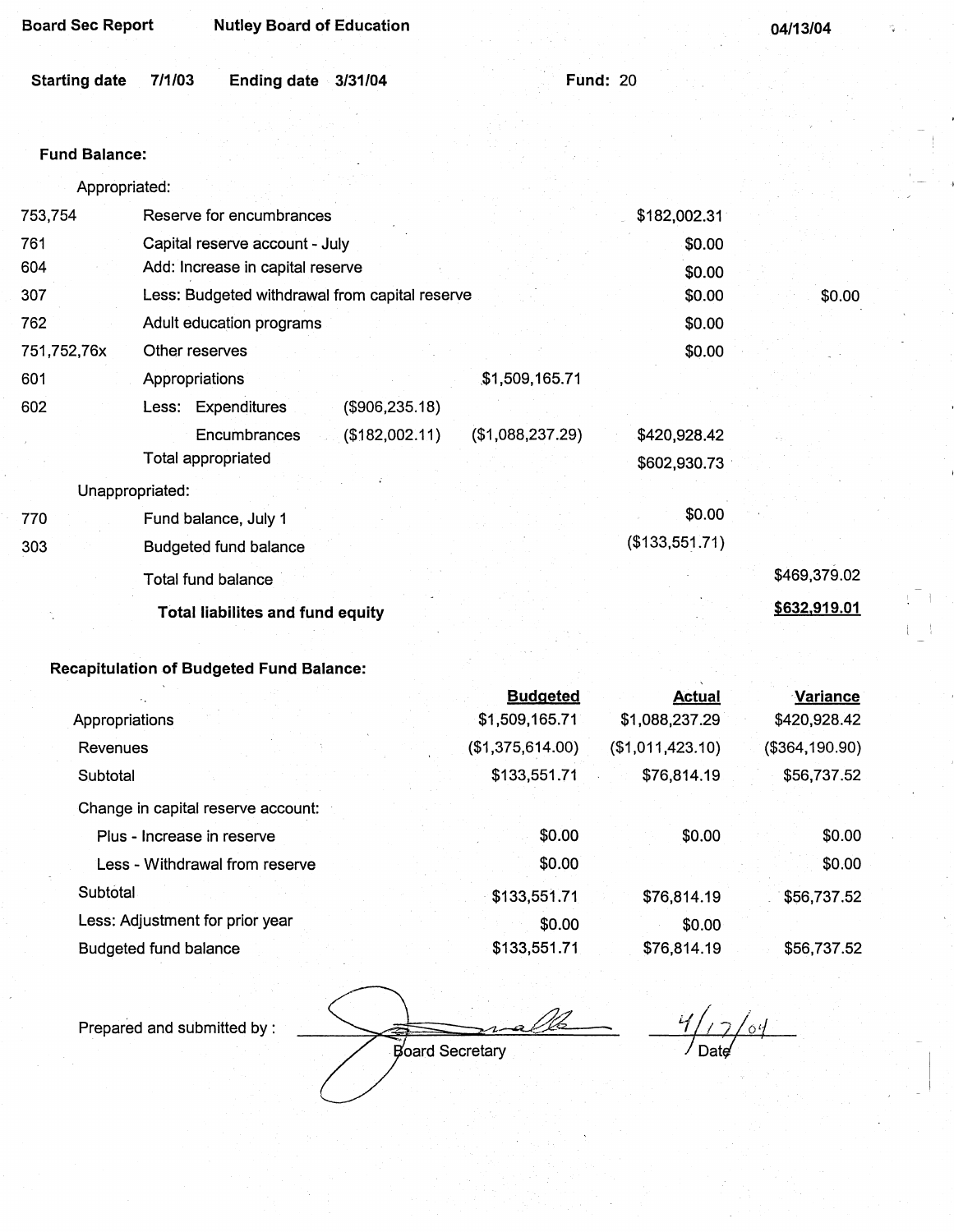| <b>Board Sec Report</b><br><b>Nutley Board of Education</b>     |                  | 04/13/04       |
|-----------------------------------------------------------------|------------------|----------------|
| <b>Starting date</b><br>7/1/03<br><b>Ending date</b><br>3/31/04 | <b>Fund: 30</b>  |                |
| <b>Assets and Resources</b>                                     |                  |                |
| Assets:                                                         |                  |                |
| Cash in bank<br>101                                             |                  | \$1,213,241.67 |
| $102 - 106$<br>Cash Equivalents                                 |                  | \$0.00         |
| 111<br>Investments                                              |                  | \$0.00         |
| 116<br>Capital Reserve Account                                  |                  | \$0.00         |
| 121<br>Tax levy Receivable                                      |                  | \$0.00         |
|                                                                 |                  |                |
| Accounts Receivable:                                            |                  |                |
| 132<br>Interfund                                                | \$0.00           |                |
| 141<br>Intergovernmental - State                                | \$1,939,323.65   |                |
| 142<br>Intergovernmental - Federal                              | \$0.00           |                |
| 143<br>Intergovernmental - Other                                | \$0.00           |                |
| 153, 154<br>Other (net of estimated uncollectable of \$_        | \$0.00           | \$1,939,323.65 |
| Loans Receivable:                                               |                  |                |
| 131<br>Interfund                                                | \$0.00           |                |
| Other (Net of estimated uncollectable of \$<br>151, 152         | \$0.00           | \$0.00         |
| <b>Other Current Assets</b>                                     |                  | \$0.00         |
| <b>Resources:</b>                                               |                  |                |
|                                                                 |                  |                |
| 301<br><b>Estimated revenues</b>                                | \$4,872,673.00   |                |
| 302<br>Less revenues                                            | (\$4,880,295.80) | (\$7,622.80)   |
| <b>Total assets and resources</b>                               |                  | \$3,144,942.52 |
| <b>Liabilities and fund equity</b>                              |                  |                |
| Liabilities:                                                    |                  |                |
|                                                                 |                  |                |
|                                                                 |                  |                |
| 411<br>Intergovernmental accounts payable - state               |                  | \$0.00         |
| 421<br>Accounts payable                                         |                  | (\$1,000.00)   |
| 431<br>Contracts payable                                        |                  | \$0.00         |
| 451<br>Loans payable                                            |                  | \$0.00         |
| 481<br>Deferred revenues                                        |                  | \$0.00         |
| Other current liabilites                                        |                  | \$0.00         |
| <b>Total liabilities</b>                                        |                  | (\$1,000.00)   |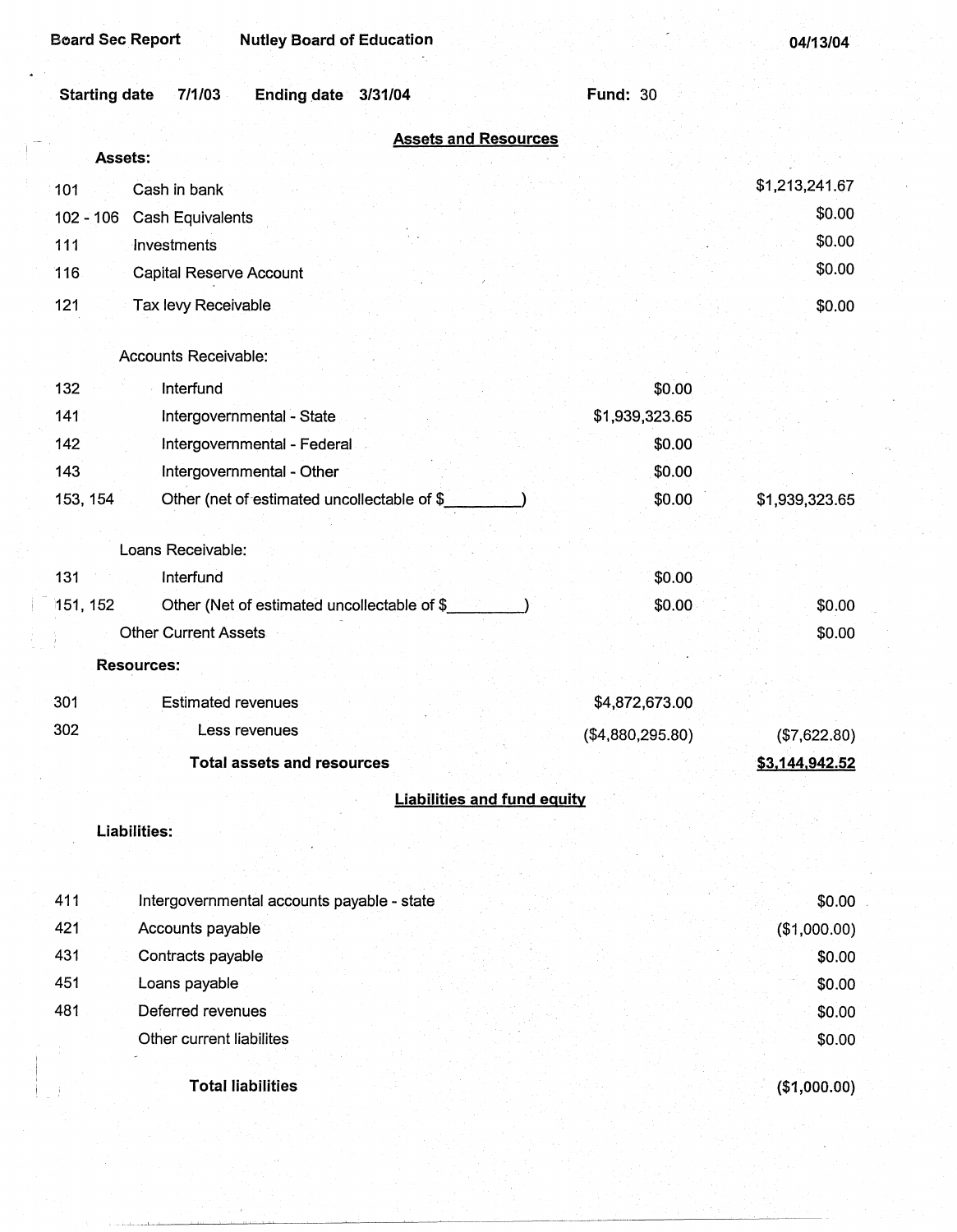**04/13/04** 

| Starting date 7/1/03 Ending date 3/31/04 |  | <b>Fund: 30</b> |  |
|------------------------------------------|--|-----------------|--|
|                                          |  |                 |  |

### **Fund Balance:**

| Appropriated: |                                                      |                |                |
|---------------|------------------------------------------------------|----------------|----------------|
| 753,754       | Reserve for encumbrances                             | \$2,858,399.72 |                |
| 761           | Capital reserve account - July                       | \$0.00         |                |
| 604           | Add: Increase in capital reserve                     | \$0.00         |                |
| 307           | Less: Budgeted withdrawal from capital reserve       | \$0.00         | \$0.00         |
| 762           | Adult education programs                             | \$0.00         |                |
| 751,752,76x   | Other reserves                                       | (\$117,920.10) |                |
| 601           | \$4,754,752.90<br>Appropriations                     |                |                |
| 602           | Less: Expenditures<br>(\$1,608,810.38)               |                |                |
|               | (\$4,467,210.10)<br>(\$2,858,399.72)<br>Encumbrances | \$287,542.80   |                |
|               | Total appropriated                                   | \$3,028,022.42 |                |
|               | Unappropriated:                                      |                |                |
| 770           | Fund balance, July 1                                 | \$0.00         |                |
| 303           | <b>Budgeted fund balance</b>                         | \$117,920.10   |                |
|               | <b>Total fund balance</b>                            |                | \$3,145,942.52 |
|               | <b>Total liabilites and fund equity</b>              |                | \$3,144,942.52 |

# **Recapitulation of Budgeted** Fund **Balance:**

|                                    | <b>Budgeted</b>  | Actual            | Variance     |
|------------------------------------|------------------|-------------------|--------------|
| Appropriations                     | \$4,754,752.90   | \$4,467,210.10    | \$287,542.80 |
| Revenues                           | (\$4,872,673.00) | (\$4,880,295.80)  | \$7,622.80   |
| Subtotal                           | (\$117,920.10)   | $($ \$413,085.70) | \$295,165.60 |
| Change in capital reserve account: |                  |                   |              |
| Plus - Increase in reserve         | \$0.00           | \$0.00            | \$0.00       |
| Less - Withdrawal from reserve     | \$0.00           |                   | \$0.00       |
| Subtotal                           | (\$117,920.10)   | (\$413,085.70)    | \$295,165.60 |
| Less: Adjustment for prior year    | (\$0.00)         | (\$0.00)          |              |
| <b>Budgeted fund balance</b>       | (\$117,920.10)   | (\$413,085.70)    | \$295,165.60 |

Prepared and submitted by :

*d*ate

Board Secretary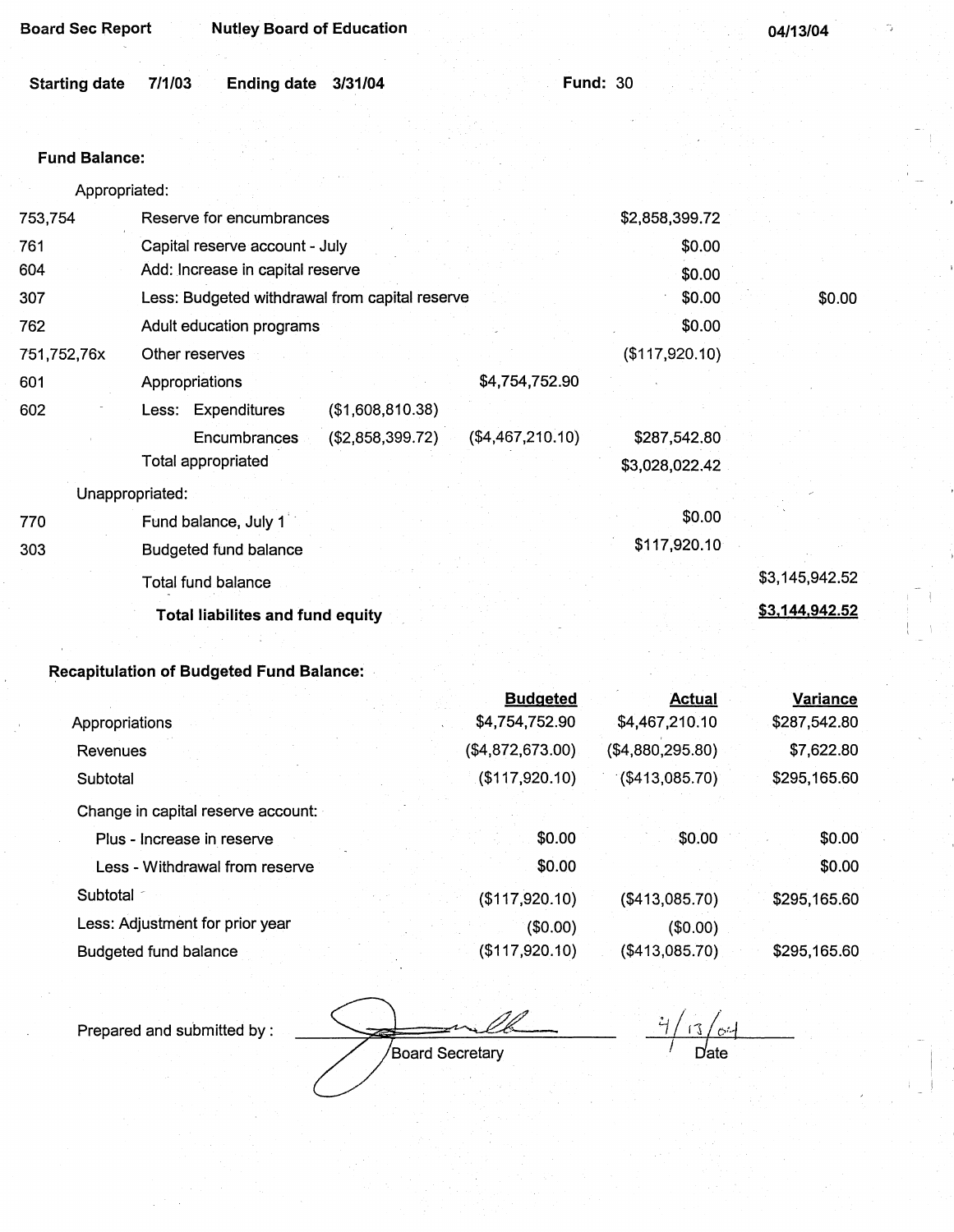| <b>Board Sec Report</b><br><b>Nutley Board of Education</b>                 |                 | 04/13/04    |
|-----------------------------------------------------------------------------|-----------------|-------------|
| <b>Starting date</b><br>7/1/03<br>Ending date 3/31/04                       | <b>Fund: 40</b> |             |
| <b>Assets and Resources</b><br>Assets:                                      |                 |             |
| 101<br>Cash in bank                                                         |                 |             |
| $102 - 106$<br><b>Cash Equivalents</b>                                      |                 | \$9,699.88  |
| 111<br>Investments                                                          |                 | \$0.00      |
| 116<br>Capital Reserve Account                                              |                 | \$0.00      |
| 121                                                                         |                 | \$0.00      |
| Tax levy Receivable                                                         |                 | \$0.00      |
| Accounts Receivable:                                                        |                 |             |
| 132<br>Interfund                                                            | \$0.00          |             |
| 141<br>Intergovernmental - State                                            | \$0.00          |             |
| 142<br>Intergovernmental - Federal                                          | \$0.00          |             |
| 143<br>Intergovernmental - Other                                            | \$0.00          |             |
| 153, 154<br>Other (net of estimated uncollectable of \$                     | \$0.00          | \$0.00      |
|                                                                             |                 |             |
| Loans Receivable:<br>131                                                    |                 |             |
| <b>Interfund</b><br>151, 152                                                | \$0.00          |             |
| Other (Net of estimated uncollectable of \$_<br><b>Other Current Assets</b> | \$0.00          | \$0.00      |
|                                                                             |                 | \$0.00      |
| <b>Resources:</b>                                                           |                 |             |
| 301<br><b>Estimated revenues</b>                                            | \$141,818.00    |             |
| 302<br>Less revenues                                                        | (\$137,217.00)  | \$4,601.00  |
| <b>Total assets and resources</b>                                           |                 | \$14,300.88 |
| <b>Liabilities and fund equity</b>                                          |                 |             |
| Liabilities:                                                                |                 |             |
|                                                                             |                 |             |
|                                                                             |                 |             |
| 411<br>Intergovernmental accounts payable - state                           |                 | \$0.00      |
| 421<br>Accounts payable                                                     |                 | \$0.00      |
| 431<br>Contracts payable                                                    |                 | \$0.00      |
| 451<br>Loans payable                                                        |                 | \$0.00      |
| 481<br>Deferred revenues                                                    |                 | \$0.00      |
| Other current liabilites                                                    |                 | \$0.00      |
| <b>Total liabilities</b>                                                    |                 |             |
|                                                                             |                 | \$0.00      |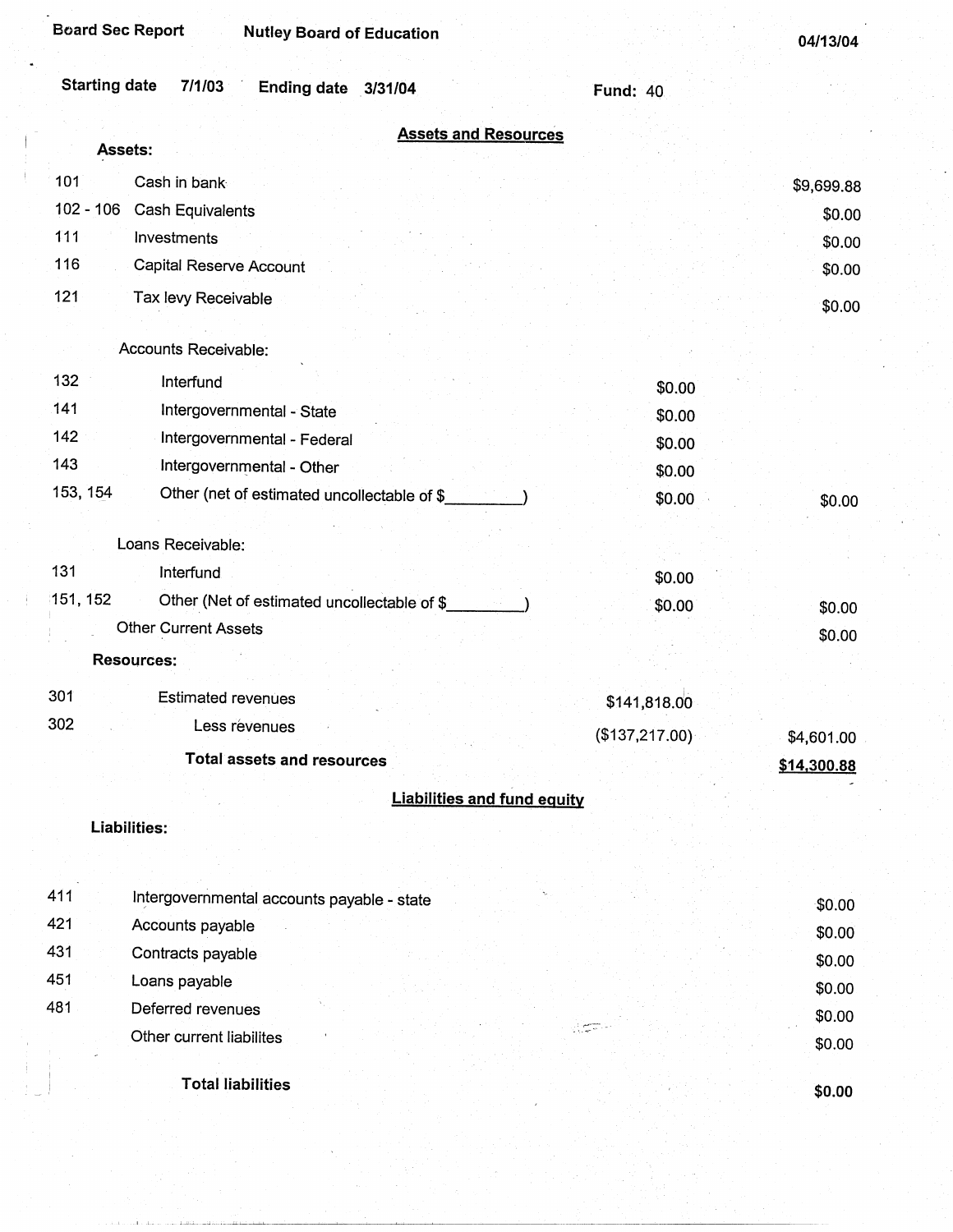| <b>Board Sec Report</b> | Nutley Board of Education |  |  | 04/13/04 |
|-------------------------|---------------------------|--|--|----------|
|                         |                           |  |  |          |

| Starting date 7/1/03 | Ending date 3/31/04 |  | Fund: 40 |
|----------------------|---------------------|--|----------|
|                      |                     |  |          |

### **Fund Balance:**

| Appropriated: |                                                  |             |             |
|---------------|--------------------------------------------------|-------------|-------------|
| 753,754       | Reserve for encumbrances                         | \$14,300.00 |             |
| 761           | Capital reserve account - July                   | \$0.00      |             |
| 604           | Add: Increase in capital reserve                 | \$0.00      |             |
| 307           | Less: Budgeted withdrawal from capital reserve   | \$0.00      | \$0.00      |
| 762           | Adult education programs                         | \$0.00      |             |
| 751,752,76x   | Other reserves                                   | \$0.00      |             |
| 601           | \$141,818.00<br>Appropriations                   |             |             |
| 602           | (\$127,517.50)<br>Less: Expenditures             |             |             |
|               | (\$14,300.00)<br>(\$141, 817.50)<br>Encumbrances | \$0.50      |             |
|               | Total appropriated                               | \$14,300.50 |             |
|               | Unappropriated:                                  |             |             |
| 770           | Fund balance, July 1                             | \$0.38      |             |
| 303           | <b>Budgeted fund balance</b>                     | \$0.00      |             |
|               | Total fund balance                               |             | \$14,300.88 |
|               | <b>Total liabilites and fund equity</b>          |             | \$14,300.88 |

## **Recapitulation of Budgeted Fund Balance:**

|                                    | <b>Budgeted</b> | <b>Actual</b>  | Variance     |
|------------------------------------|-----------------|----------------|--------------|
| Appropriations                     | \$141,818.00    | \$141,817.50   | \$0.50       |
| Revenues                           | (\$141, 818.00) | (\$137,217.00) | (\$4,601.00) |
| Subtotal                           | \$0.00          | \$4,600.50     | (\$4,600.50) |
| Change in capital reserve account: |                 |                |              |
| Plus - Increase in reserve         | \$0.00          | \$0.00         | \$0.00       |
| Less - Withdrawal from reserve     | \$0.00          |                | \$0.00       |
| Subtotal                           | \$0.00          | \$4,600.50     | (\$4,600.50) |
| Less: Adjustment for prior year    | \$0.00          | \$0.00         |              |
| <b>Budgeted fund balance</b>       | \$0.00          | \$4,600.50     | (\$4,600.50) |

Prepared and submitted by:

Board Secretary

 $\frac{4}{3}/\frac{3}{64}$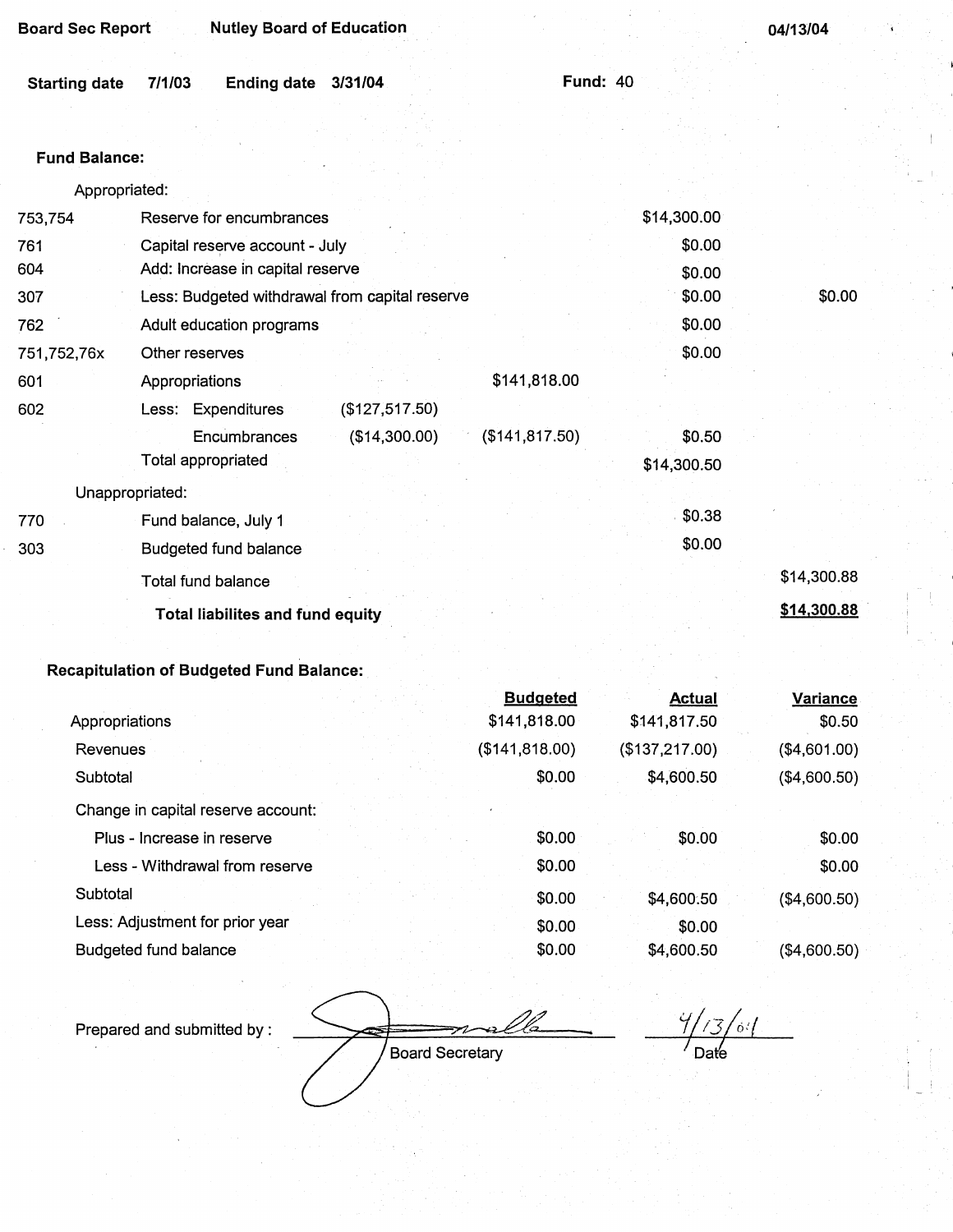| <b>Board Sec Report</b><br><b>Nutley Board of Education</b>                |                 | 04/13/04          |
|----------------------------------------------------------------------------|-----------------|-------------------|
| <b>Starting date</b><br>7/1/03<br><b>Ending date</b><br>3/31/04            | <b>Fund: 50</b> |                   |
| <b>Assets and Resources</b><br>Assets:                                     |                 |                   |
|                                                                            |                 |                   |
| 101<br>Cash in bank                                                        |                 | (\$13,038.56)     |
| $102 - 106$<br>Cash Equivalents                                            |                 | \$150.00          |
| 111<br>Investments<br>116                                                  |                 | \$0.00            |
| Capital Reserve Account                                                    |                 | \$0.00            |
| 121<br>Tax levy Receivable                                                 |                 | \$0.00            |
|                                                                            |                 |                   |
| Accounts Receivable:                                                       |                 |                   |
| 132<br>Interfund                                                           | \$0.00          |                   |
| 141<br>Intergovernmental - State                                           | \$0.00          |                   |
| 142<br>Intergovernmental - Federal                                         | \$0.00          |                   |
| 143<br>Intergovernmental - Other                                           | \$0.00          |                   |
| 153, 154<br>Other (net of estimated uncollectable of \$                    | \$0.00          | \$0.00            |
| Loans Receivable:                                                          |                 |                   |
| 131<br>Interfund                                                           |                 |                   |
| 151, 152                                                                   | \$0.00          |                   |
| Other (Net of estimated uncollectable of \$<br><b>Other Current Assets</b> | \$0.00          | \$0.00            |
|                                                                            |                 | \$13,749.02       |
| <b>Resources:</b>                                                          |                 |                   |
| 301<br><b>Estimated revenues</b>                                           | \$0.00          |                   |
| 302<br>Less revenues                                                       | (\$550,869.39)  | (\$550,869.39)    |
| <b>Total assets and resources</b>                                          |                 | $($ \$550,008.93) |
|                                                                            |                 |                   |
| <b>Liabilities and fund equity</b><br><b>Liabilities:</b>                  |                 |                   |
| 101<br>Cash in bank                                                        |                 |                   |
|                                                                            |                 | (\$13,038.56)     |
| 411<br>Intergovernmental accounts payable - state                          |                 | \$0.00            |
| 421<br>Accounts payable                                                    |                 | \$0.00            |
| 431<br>Contracts payable                                                   |                 | \$0.00            |
| 451<br>Loans payable                                                       |                 | \$0.00            |
| 481<br>Deferred revenues                                                   |                 | \$4,648.54        |
| Other current liabilites                                                   |                 | \$19,764.44       |
|                                                                            |                 |                   |
| <b>Total liabilities</b>                                                   |                 | \$24,412.98       |

 $\frac{1}{2}$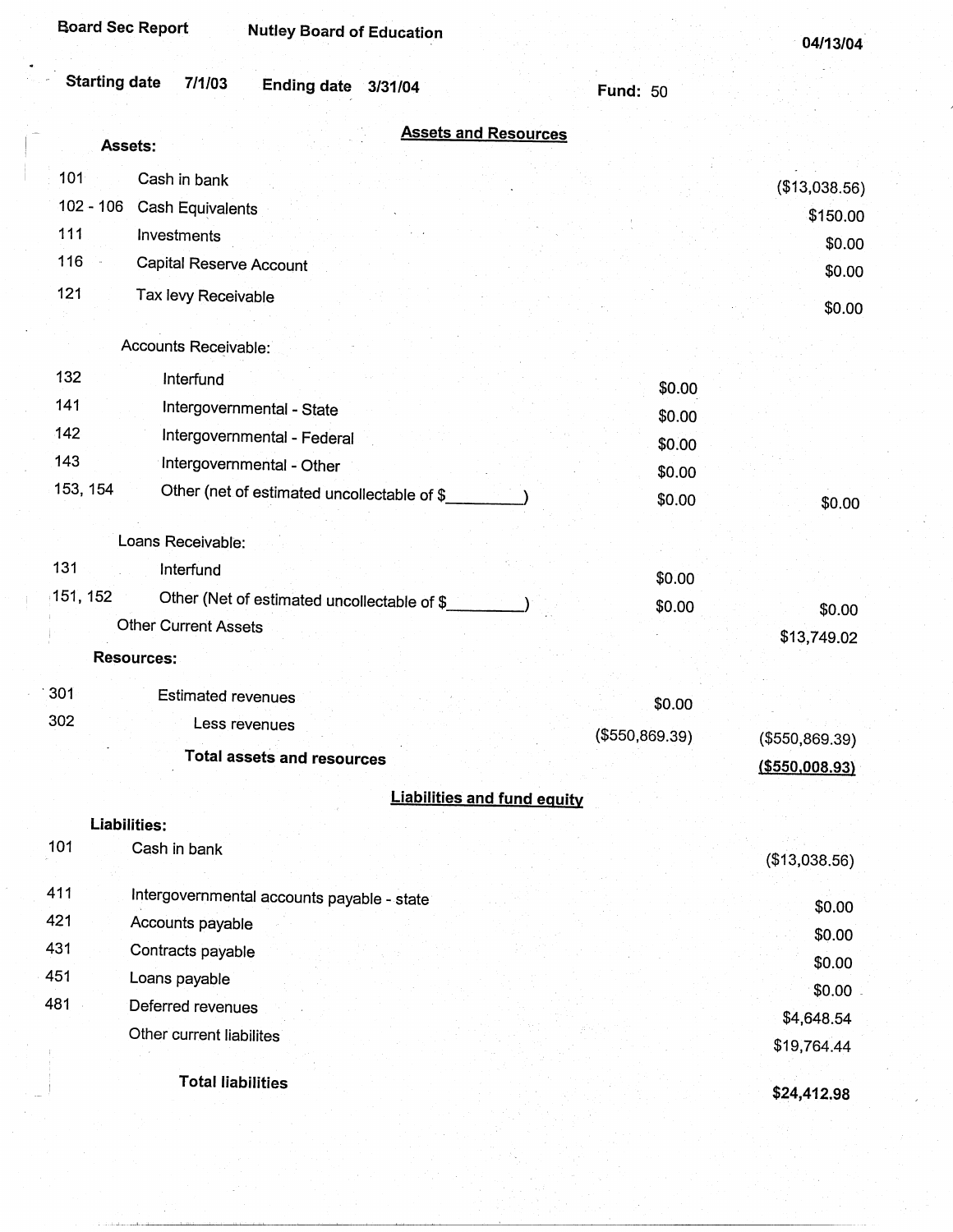| <b>Board Sec Report</b> | <b>Nutley Board of Education</b>               |                 |              | 04/13/04 |
|-------------------------|------------------------------------------------|-----------------|--------------|----------|
| <b>Starting date</b>    | 7/1/03<br><b>Ending date</b><br>3/31/04        | <b>Fund: 50</b> |              |          |
| <b>Fund Balance:</b>    |                                                |                 |              |          |
| Appropriated:           |                                                |                 |              |          |
| 753,754                 | Reserve for encumbrances                       |                 | \$152,585.50 |          |
| 761                     | Capital reserve account - July                 |                 | \$0.00       |          |
| 604                     | Add: Increase in capital reserve               |                 | \$0.00       |          |
| 307                     | Less: Budgeted withdrawal from capital reserve |                 | \$0.00       | \$0.00   |
| 762                     | Adult education programs                       |                 | \$0.00       |          |
| 751,752,76x             | Other reserves                                 |                 | \$0.00       |          |
| 601                     | Appropriations                                 | \$101.45        |              |          |

Encumbrances (\$152,585.50) (\$727,007.41) . (\$726,905.96)

Total appropriated (\$574,320.46)

The Fund balance, July 1  $\sim$  50.00 303 Budgeted fund balance (\$101 .45)

Total fund balance (\$574,421.91)

**Total liabilites and fund equity (\$550,008.93}** 

### **Recapitulation of Budgeted Fund Balance:**

Unappropriated:

602 Less: Expenditures (\$574,421.91)

|                                    | <b>Budgeted</b> | <b>Actual</b>  | Variance       |
|------------------------------------|-----------------|----------------|----------------|
| Appropriations                     | \$101.45        | \$727,007.41   | (\$726,905.96) |
| Revenues                           | \$0.00          | (\$550,869.39) | \$550,869.39   |
| Subtotal                           | \$101.45        | \$176,138.02   | (\$176,036.57) |
| Change in capital reserve account: |                 |                |                |
| Plus - Increase in reserve         | \$0.00          | \$0.00         | \$0.00         |
| Less - Withdrawal from reserve     | \$0.00          |                | \$0.00         |
| Subtotal                           | \$101.45        | \$176,138.02   | (\$176,036.57) |
| Less: Adjustment for prior year    | \$0.00          | \$0.00         |                |
| Budgeted fund balance              | \$101.45        | \$176,138.02   | (\$176,036.57) |

Prepared and submitted by :

**Board Secretary** 

 $\frac{9}{2^{13}/2}$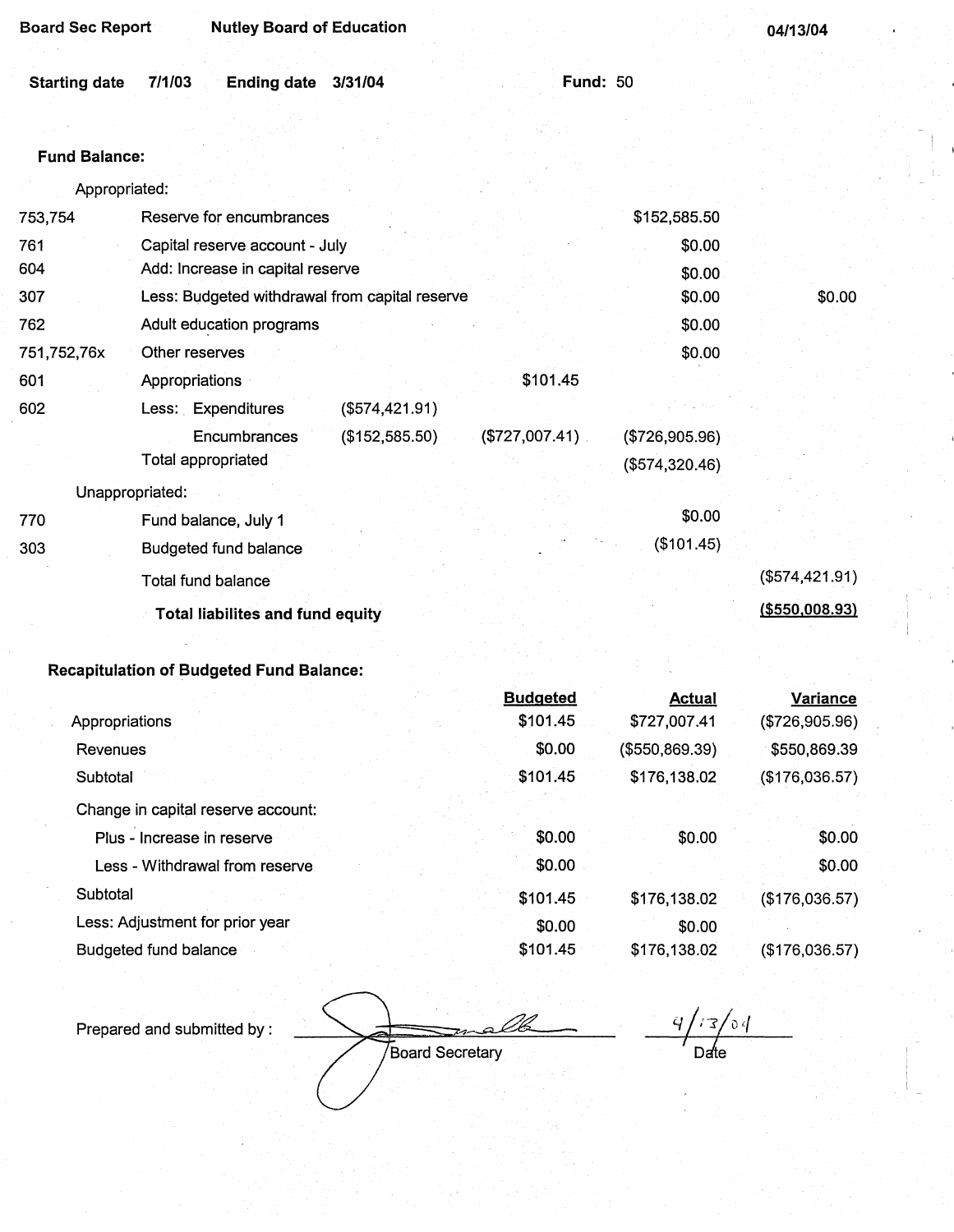| <b>Nutley Board of Education</b><br><b>Beard Sec Report</b>     |                 | 04/13/04        |
|-----------------------------------------------------------------|-----------------|-----------------|
| <b>Ending date</b><br><b>Starting date</b><br>7/1/03<br>3/31/04 | <b>Fund: 55</b> |                 |
| <b>Assets and Resources</b>                                     |                 |                 |
| Assets:                                                         |                 |                 |
| Cash in bank<br>101                                             |                 | \$160,319.42    |
| $102 - 106$<br>Cash Equivalents                                 |                 | \$300.00        |
| Investments<br>111                                              |                 | \$0.00          |
| 116<br><b>Capital Reserve Account</b>                           |                 | \$0.00          |
| 121<br>Tax levy Receivable                                      |                 | \$0.00          |
|                                                                 |                 |                 |
| Accounts Receivable:                                            |                 |                 |
| Interfund<br>132                                                | \$0.00          |                 |
| 141<br>Intergovernmental - State                                | \$0.00          |                 |
| 142<br>Intergovernmental - Federal                              | \$0.00          |                 |
| Intergovernmental - Other<br>143                                | \$0.00          |                 |
| 153, 154<br>Other (net of estimated uncollectable of \$_        | \$1,792.36      | \$1,792.36      |
|                                                                 |                 |                 |
| Loans Receivable:                                               |                 |                 |
| 131<br>Interfund                                                | \$0.00          |                 |
| Other (Net of estimated uncollectable of \$<br>151, 152         | \$0.00          | \$0.00          |
| <b>Other Current Assets</b>                                     |                 | \$0.00          |
| <b>Resources:</b>                                               |                 |                 |
| 301<br><b>Estimated revenues</b>                                | \$0.00          |                 |
| 302<br>Less revenues                                            | (\$361,148.71)  | (\$361, 148.71) |
| <b>Total assets and resources</b>                               |                 | (\$198,736.93)  |
| <b>Liabilities and fund equity</b>                              |                 |                 |
| <b>Liabilities:</b>                                             |                 |                 |
|                                                                 |                 |                 |
|                                                                 |                 |                 |
| 411<br>Intergovernmental accounts payable - state               |                 | \$0.00          |
| 421<br>Accounts payable                                         |                 | \$0.00          |
| 431<br>Contracts payable                                        |                 | \$0.00          |
| 451<br>Loans payable                                            |                 | \$0.00          |
| 481<br>Deferred revenues                                        |                 | \$0.00          |
| Other current liabilites                                        |                 | \$183,758.26    |
| <b>Total liabilities</b>                                        |                 |                 |
|                                                                 |                 | \$183,758.26    |